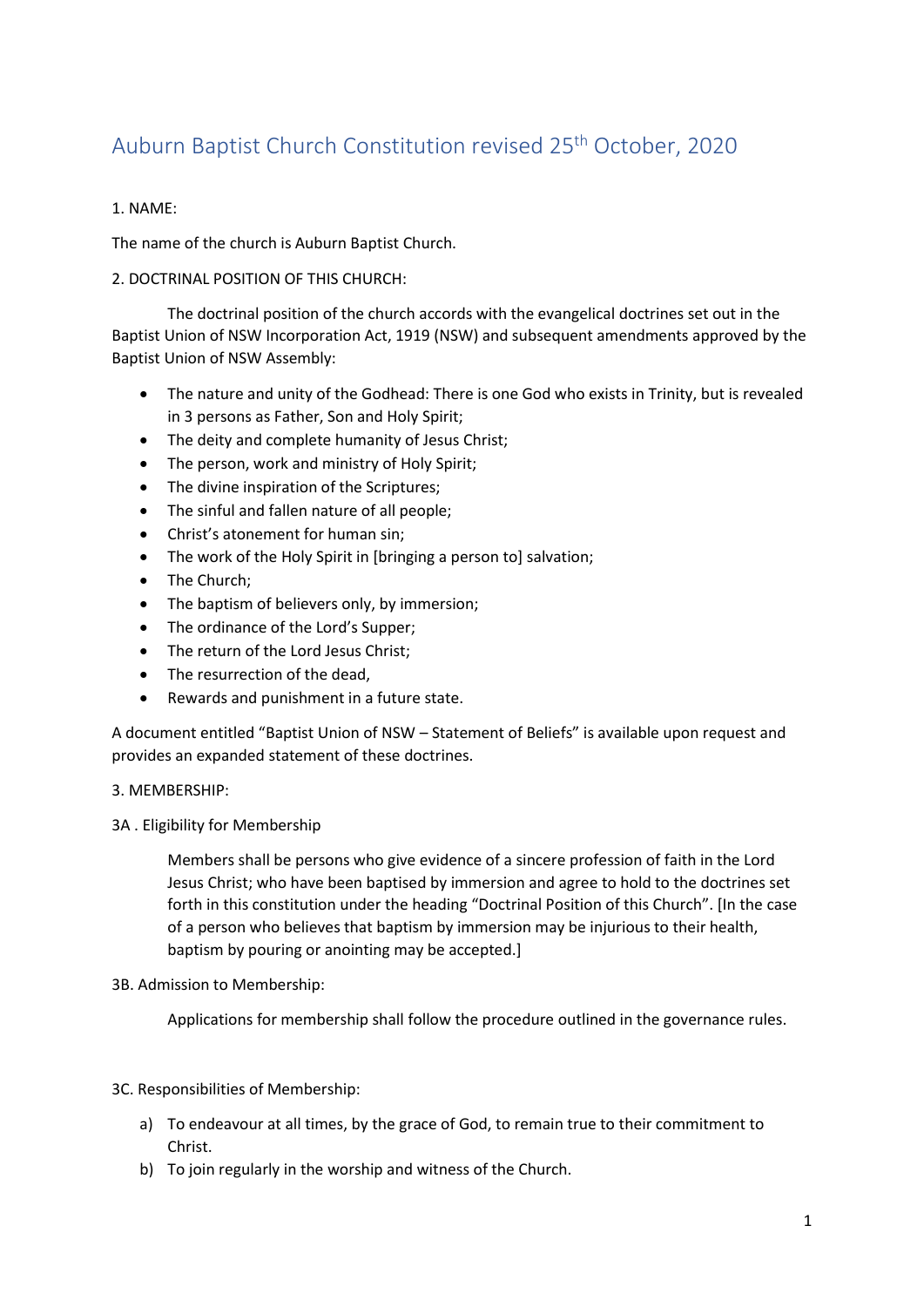- c) To lead a life worthy of Christ in love, humility and peace, endeavouring to build each other up through encouragement, counsel and comfort.
- d) To study the Scriptures in private and in groups as the Lord gives opportunity.
- e) To express their gratitude to God, and their responsibilities as His stewards, by contributing regularly and wholeheartedly to the financial support of the Church and the wider work of the Union of Churches, or other causes of interdenominational or missionary nature.
- f) To pray regularly in private and where possible in fellowship for the people and ministry of the Church and the wider family of Churches.
- g) To support the Pastor and the Pastoral team in their work within the Church and community through prayer and personal encouragement for their spiritual and material welfare.
- **h)** Members under the age of 18 years of age shall not vote on matters relating to property transactions.

# 4. PASTOR(S)

#### 4A. Appointment of Pastor(s)

The pastor(s) shall be persons whose credentials are acceptable to the Baptist Churches of NSW and hold to the doctrinal position as set forth in this Constitution.

Where more than one Pastor is appointed, the Pastors shall comprise the Pastoral Team, in which one will be the Pastoral Team Leader, appointed by the Church. The Pastor (or Pastoral Team Leader) shall normally be ex-officio president of all organizations, although responsibility may be delegated to another member of the Pastoral team or a member of the diaconate.

Pastors shall be appointed upon 75% majority or removed upon a simple majority vote of the members present, eligible to vote and voting at a meeting of which notice has been given on the two Sundays preceding such meeting – the purpose of the meeting having been specified.

All *terms and conditions* of a call shall be conveyed to a pastor in writing, having previously been clarified between both parties, together with full particulars of the church and its development. Pastors may be called to a full-time or part-time ministry, depending on the needs and negotiations. Acceptance shall be made in writing to the Church, indicating agreement with the terms of the call.

The tenure of the pastor may be terminated by two months notice in writing by either the Pastor or the Church.

#### 4B. Continuity of Leadership:

Should there be no Pastor(s), pastoral responsibilities will be assumed by [the Elder/s. In the absence of the Pastor/s and Elder/s, their respective responsibilities will be assumed by the] Diaconate.

#### 5. ORDINANCES:

- a) Baptism. The Pastor may baptise any believer upon application. A member of the Pastoral Team, deacon, elder or other Church member may baptise an applicant for baptism with the approval of the Pastoral Team.
- b) Communion. Communion shall normally be observed once a month in each service. All believers in the Lord Jesus Christ shall be invited to participate in the Communion.

#### 6. PROPERTY OWNERSHIP AND DISSOLUTION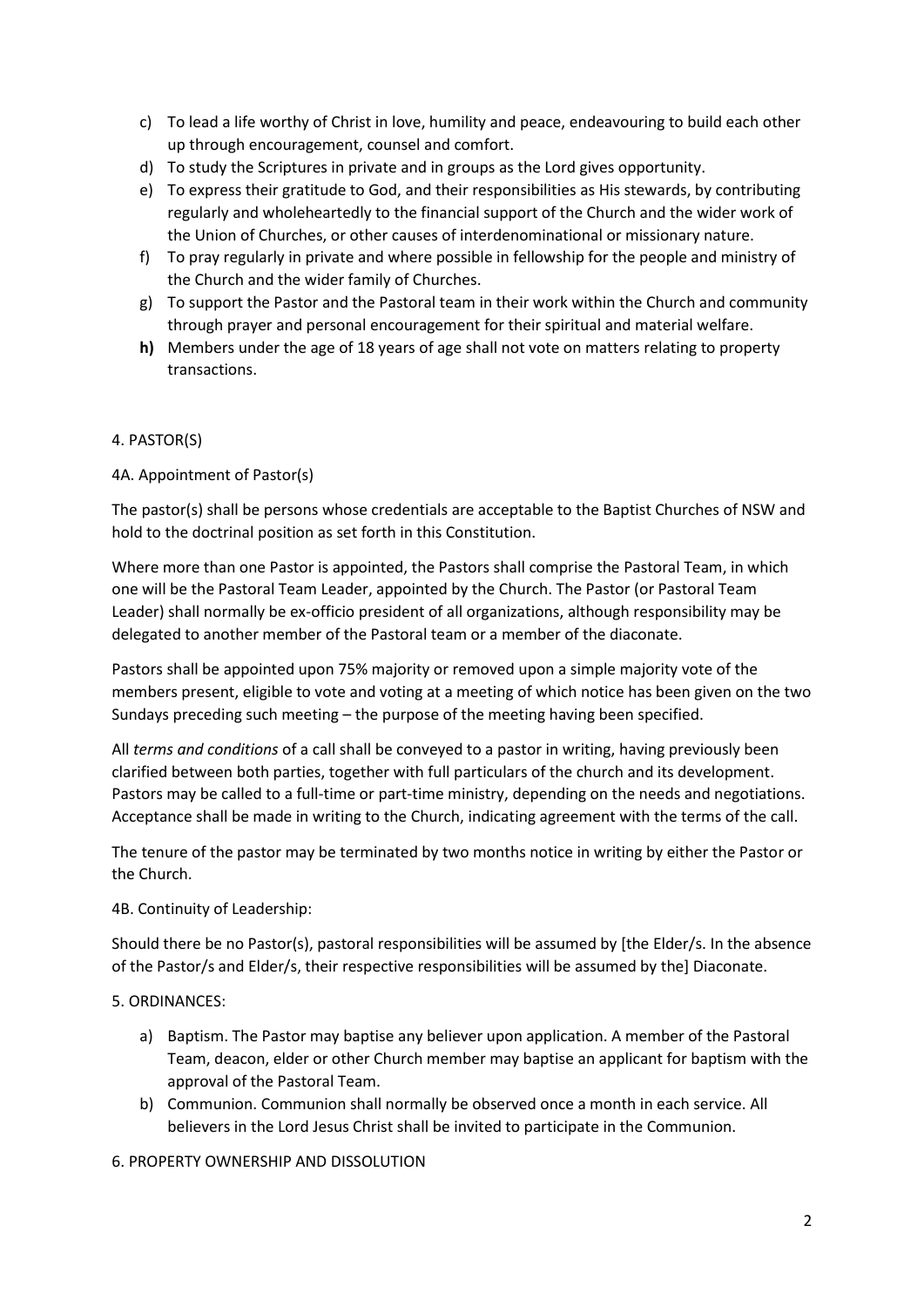#### 6A. Property Ownership

The Trustees of all church property shall be the Baptist Churches of NSW Property Trust.

# 6B. Application of Church Assets and Income

The assets and income of the Church shall be applied solely in the furtherance if its charitable purpose and the advancement of religion. No portion shall be distributed directly or indirectly to the members, except as bona fide remuneration where a member is an employee of the church, fee for services where a member is a contractor to the church and reimbursement of expenses incurred by a member on behalf of the Church.

# 6C. Church Dissolution.

In the event of the Church being dissolved, the amount that remains after such dissolution and the satisfaction of all debts and liabilities shall:

- a) In the case of property held in trust pursuant to the Baptist Churches of NSW Property Trust Act 1984, be dealt with in accordance with that Act, and in particular Section 29 – which said trusts provide that no portion shall be distributed directly or indirectly to the members of the Church.
- b) In all other cases be transferred to the Baptist Association of NSW &ACT or to any other organisation with similar purposes and which has rules prohibiting the distribution of its assets and income to its members, and which is exempt from Income Tax.

# 7. GOVERNANCE RULES:

The Church shall conduct itself in accordance with the Governance Rules endorsed by the members.

# 8. ALTERATIONS TO CONSTITUTION

No alteration shall be made to the Constitution except by a 75% majority of members present, eligible to vote and voting at a meeting convened for the purpose. The quorum for such a meeting shall be 25% of the membership.

Any proposed change to the Constitution shall be given in writing as a Notice of Motion to the deacons, and shall be distributed by the Secretary to all members , not less than one month before the date of the meeting to consider the change.

The Secretary to the Assembly Council of the Baptist Churches NSW & ACT shall be notified of any changes to this Constitution by the Church Secretary within 14 days of any decision being made by the Church.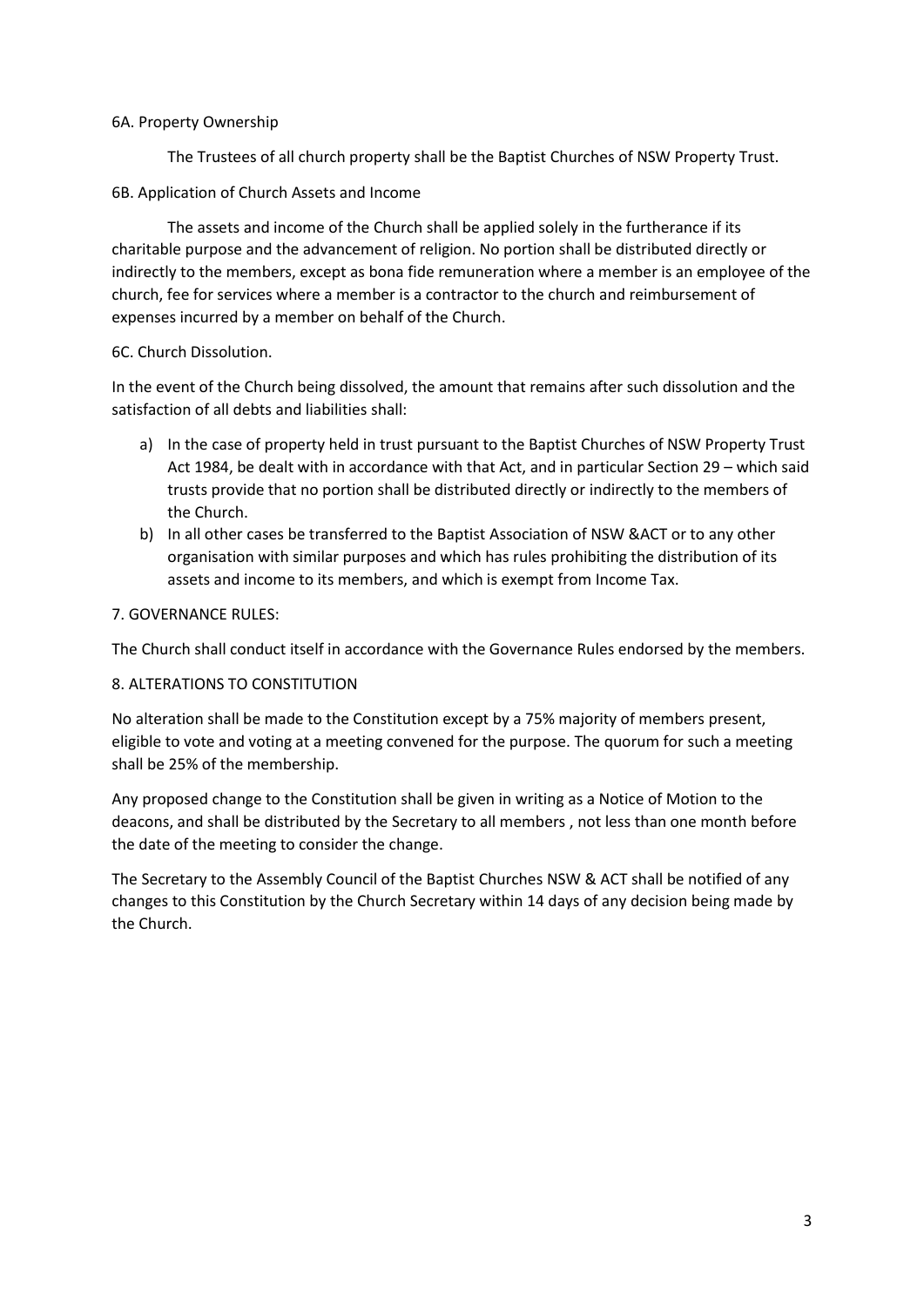# Governance Rules:

# 1. Objectives:

This church adopts for its aim and functions the following objectives which we believe to be in harmony with the purposes of Christ's Church as declared in the New Testament:

- Inspiring and maintaining active spiritual growth among the congregation through regular public worship and through personal spiritual disciplines.
- Proclaiming the truths of the Bible so that people have the opportunity to experience salvation.
- Teaching, baptising and discipling all who come to faith in the Lord Jesus so that they may grow together in love and loyalty to each other and grow to maturity in Christ under the guidance of the indwelling Holy Spirit.
- Proclaiming the sole Lordship of Christ Jesus in the lives of the members of the congregation and seeking to fulfil His desires in the life of the community, nation and wider world through evangelism and other missionary enterprise.
- Assist those in need, believing that social action and evangelism are mutually our response to the Gospel.

# 2. Church Governance:

- The Church shall be affiliated with the Baptist Association of NSW & ACT, accepting its responsibility to support and share in the ministries undertaken by the denomination.
- Recognizing the Headship of Jesus Christ and the leadership of the Holy Spirit, the Church shall be governed in line with the fundamental principle of the autonomy of the local church and congregational government. That is, the decision-making of this church shall be vested in the body of believers who comprise its membership.
- Notwithstanding this principle of autonomy, the Church recognises and sustains its obligations of mutual counsel and co-operation which are common among Baptist Churches. Therefore the Church will be both independent and interdependent.
- The Church shall adopt the Safe Churches Policies recommended by the Baptist Association of NSW & ACT, pursuant to NSW law and as amended from time to time.
- The Church shall conduct itself in accordance with the Constitution endorsed by the members.

# *3.* **MEMBERSHIP**

# *3A Members Roll:*

The secretary shall keep a Members Roll and an Inactive Members Roll.

# **3B Admission to Membership**

- a) Applications for membership shall be made to the Pastor or Church Secretary.
- b) The church shall be advised of the names of applicants for membership.
- c) Applicants shall be interviewed by 2 members appointed by the pastor, elders or deacons. The interview will include discussion of:
	- a. their testimony to faith in Jesus Christ,
	- b. Membership responsibilities, the Church Constitution,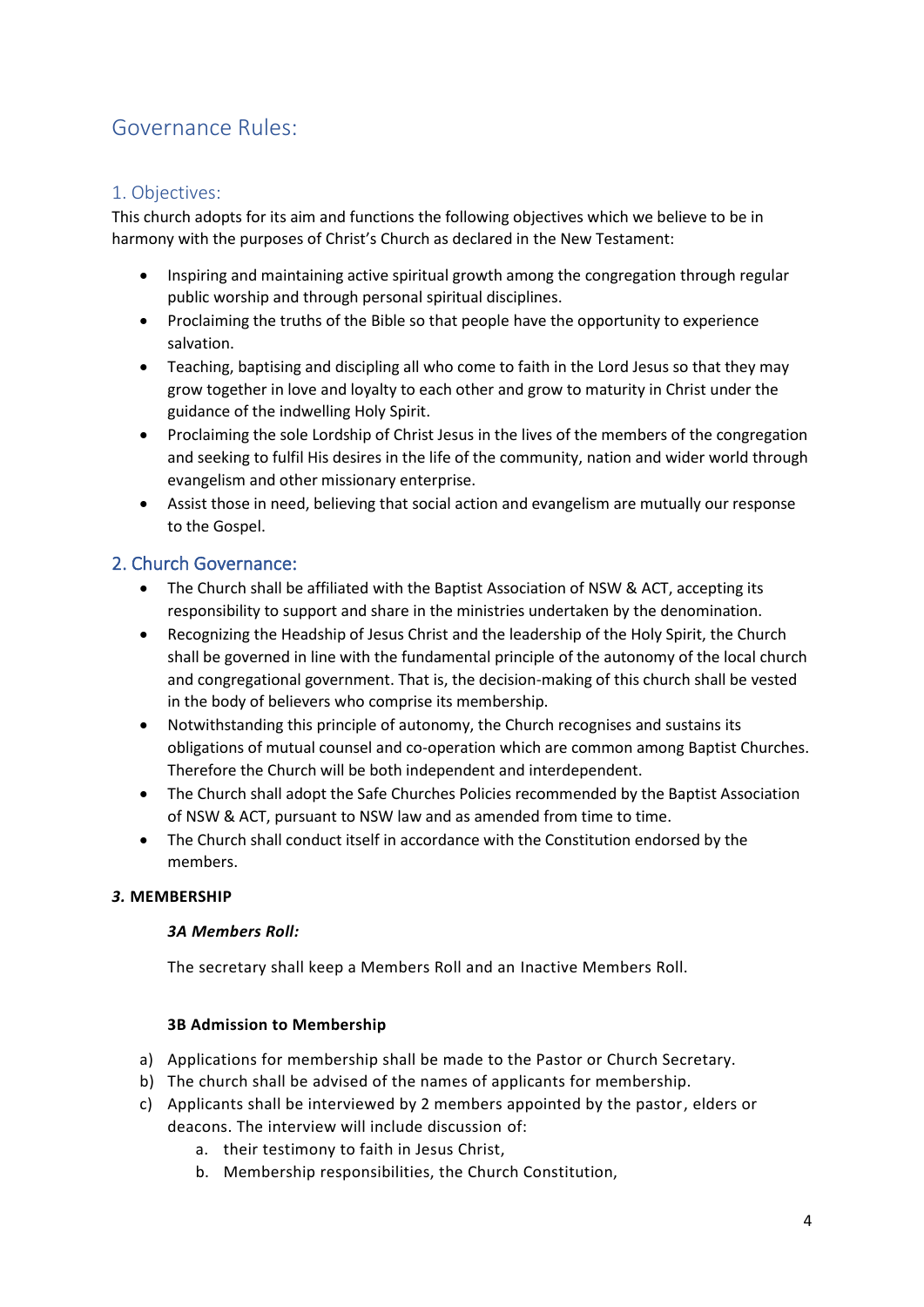- c. governance rules and the various ministries of the church.
- d. spiritual gifts and encouraging their ministry participation.
- d) A report shall be presented to the pastor and deacons after the interview for recommendation to the Church.

#### **3C Transfer of Membership**

A. If an applicant for membership has been a member of another Baptist church, an interview will still be conducted in order to strengthen fellowship and help build relationships. Letters of transfer or commendation shall also be sought and taken into account when determining the application. The Church shall be informed of all transfers of Membership.

B. Any member in good standing may request that a letter of commendation be sent to another Baptist Church they wish to join. The Deacons may process such requests, reporting their actions to the next Church Meeting for confirmation.

#### **3D Removal from Membership**

The deacons or elders will review the roll annually.

Members who, for a period of six months fail to participate in the life of the Church without satisfactory explanation, or fail to honor other membership responsibilities, should be followed up by the elders. If a member has left the district, then their name shall be transferred to an absent Members' Roll.

Where failure to participate in the life of the Church relates to some reason other than leaving the district, or where the member in question fails to honour other membership responsibilities, every effort shall be made to restore such members to active fellowship.

Where these efforts fail, the elders may remove the member from the Members Roll or transfer them to the inactive Members Roll. The church shall be informed of any such action at the next Church meeting.

Members whose names are on the Inactive Members Roll shall have no voting rights at any Church meeting.

The elders will prayerfully review the Absent Members Roll annually, seeking to determine those members who might be restored to active Membership; have their membership transferred to another church or, if all reasonable actions have failed, have their names removed from the Inactive Members Roll. The Church shall be informed of all such actions at the next Members Meeting.

#### **4. OFFENSE AND DISPUTE**:

(a) Where a member becomes an offence to the Church by reason of immoral or un-Christian conduct, the church will make every effort, in the spirit of love and meekness, to restore the member to fellowship. (Matt 18:15-17) Where such effort fails, the Church may terminate, or suspend for a specified time, the membership. Termination or suspension of membership shall only be on the decision of a 75% majority of members present and voting at a Church meeting.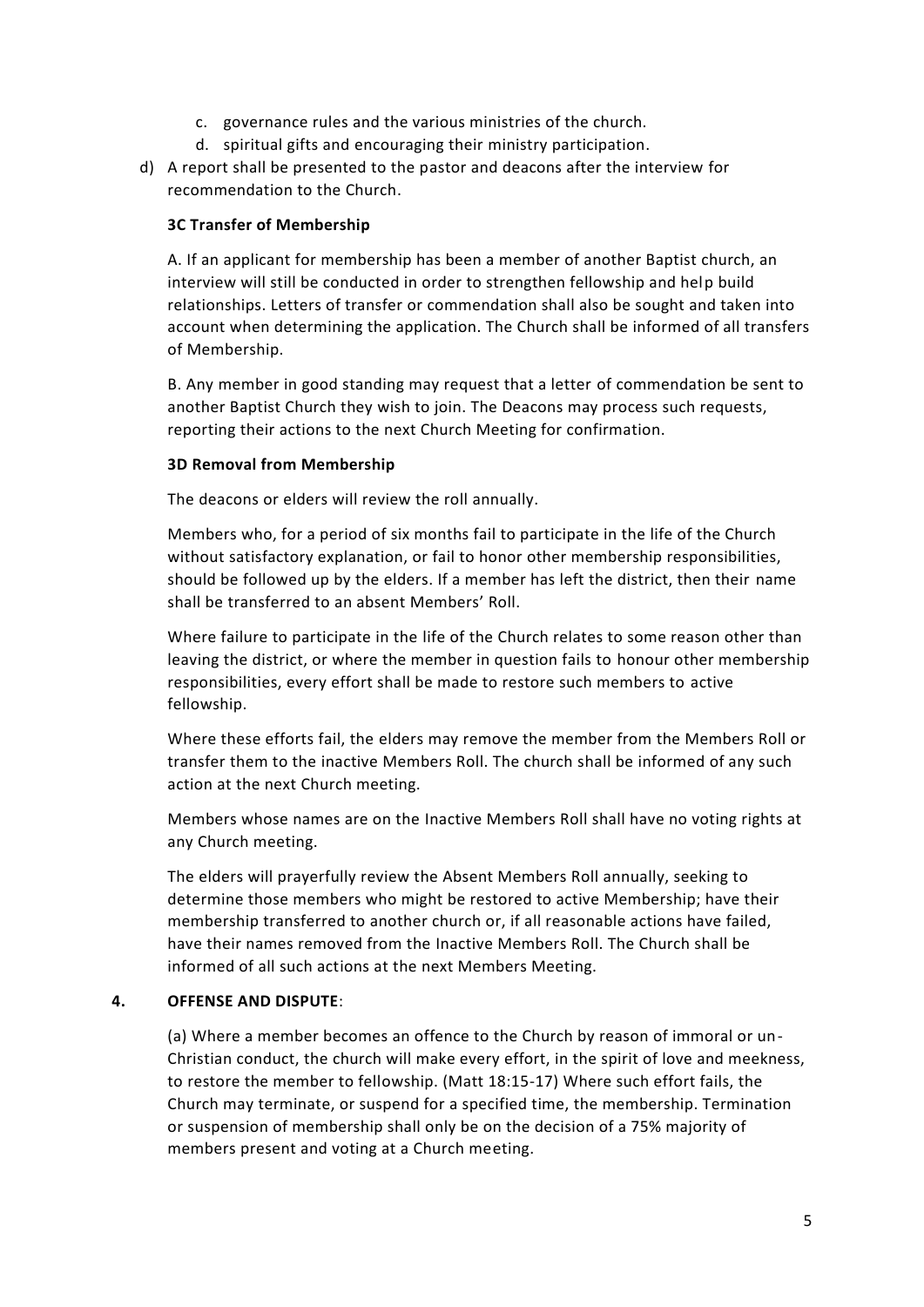(b) In the event of a dispute arising, either between the members, the pastor/s and the members, or the Church and the Baptist Association, such dispute may, after every effort has been made to resolve it within the Church or through the services of the Baptist Ministry Centre team, be referred for decision to the Baptist Ministry Centre team elected by the Baptist Association, if agreed by all parties to the dispute.

(c) Matters of offence or dispute between members shall not be brought before the Church unless the parties have first complied with the direction of Matthew 18:15-17.

#### **5. PASTORS, ELDERS AND DEACONS:**

#### **5A. CHURCH OFFICERS**

# **NB: ALL APPOINTMENTS IN THIS SECTION MUST BE MADE WITH REFERENCE TO THE SAFE CHURCH POLICY.**

Pastor/s, Elder/s, the Church Secretary, Treasurer and Deacons are the Officers of the Church. They are responsible to attend to the affairs of the church, within the framework of the Constitution and Governance Rules, and are responsible for adherence to Laws and Legislation that are in force from time to time.

#### **5B: Pastors:**

The Pastor(s) shall be people whose credentials are acceptable to the Baptist Association of NSW & ACT, and who hold to the doctrines set forth in this Constitution under the heading "Doctrinal Position Of This Church".

Where more than one pastor is appointed, the Pastors shall form the Pastoral Team, in which one shall be the Pastoral Team Leader. (The Pastor, or Pastoral Team Leader shall normally be ex officio President of all organisations, although this responsibility may be assigned to another member of the Pastoral Team, or members of the diaconate.) Pastors shall be appointed upon a ¾ majority vote of members present and voting at a meeting for which notice has been given on the 2 Sundays preceding such a meeting, the purpose of the meeting having been specified.

In the sad event that there is a need for a vote to remove a Pastor, notice of the meeting will be given on the 3 preceding Sundays and the purpose of the meeting shall be specified. In such a case, a simple majority vote will be sufficient, since it would be an unworkable situation for a pastor to try and continue to minister in a situation where they lack the support of  $\frac{1}{2}$  the Church.]

# **Procedure for calling a pastor** –

(a) A Pastoral Search Committee, appointed by the church, shall call for nominations. Members of the congregation may make recommendations for discussion within the Committee by submitting the name of a potential pastor, together with reasons supporting their suggestion, in writing to the Committee.

(b) The Committee may advise the Baptist Association of the vacancy and seek advice and assistance from the appropriate denominational officer.

(c) Should more than one name come before the Committee, discussion will continue until agreement is reached regarding the approach to one person.

(d) The Committee shall communicate privately with this nominee, and/or with the appropriate Union Officer, to ascertain their willingness to allow their name to be placed before the Church.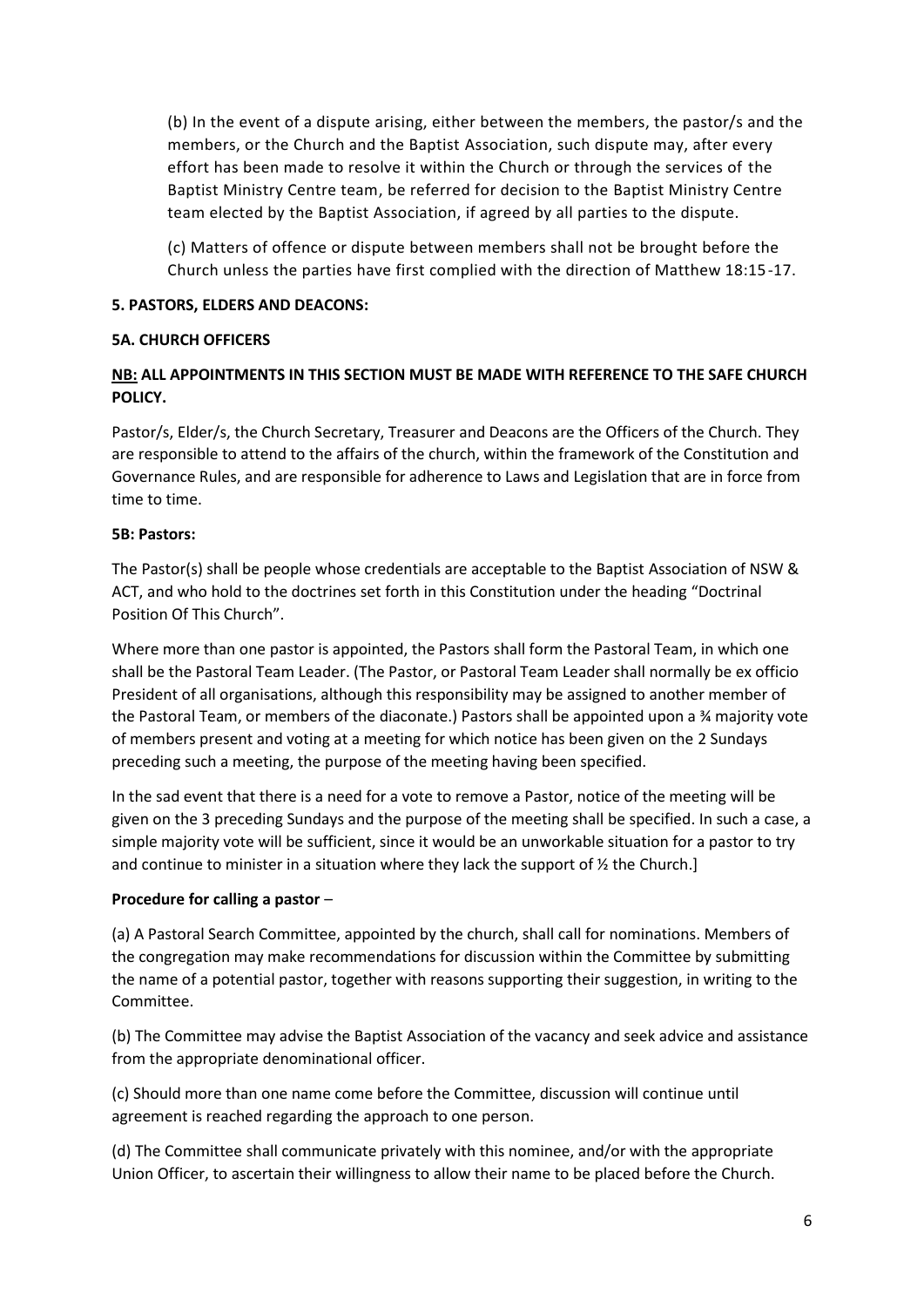(e) Should this nominee be willing, the name shall be submitted to the deacons and elders who, if they approve, shall present the recommendation to the Church. Only one nomination shall be placed before the Church at any one time.

(f) In the event of an adverse vote, or a call or approach not being accepted, the above procedure shall be repeated until successful.

All terms and conditions of a call shall, after being clarified between the 2 parties, be conveyed to the Pastor in writing, together with full particulars of the Church and its development. (Such terms will generally be as recommended by the Baptist Union of NSW and will not generally specify any length of tenure.)

Acceptance of the call and the terms of the call shall be conveyed in writing to the Church.

The tenure of a Pastor may be terminated by two months' notice in writing by either the Pastor or the Church.

#### **5C. Elders**

The church may appoint Elders from among the members of the Church, who shall support the spiritual ministry of the Pastor/s and share with the Pastor/s in the pastoral care of the Fellowship. The Biblical material, particularly 1 Timothy 3:2-7, Titus 1:7-9 and 1 Peter 5:1-4 should be considered by the Church when appointing Elders. Only persons of known maturity, spirituality and gifts appropriate to the office shall be appointed.

Members of the Church who are over the age of 25 years, and have been in membership for at least 24 months, may be appointed to the office of Elder by the Church, at the Annual Meeting, subject to a 75% vote of the members present, eligible to vote and voting at the Annual Meeting. Elders shall be appointed for a term of 3 years. They shall be eligible for re-appointment. It is recommended that elders serve no more than 2 consecutive terms, but may be eligible for re-election.

Elders shall be responsible to the Church, in co-operation with the Pastor/s, to:

(a) Assist in the shepherding of those who are part of, or associated with the Church, willingly and ably encouraging and building up such people, and being an example to the Church in Christ-like living.

(b) Participate in the visitation, discipline, care and support of all who attend the Church;

(c) Participate in the preaching and teaching ministry of the Church where they are recognised as having these gifts and are invited to do so by the Pastoral Team Leader;

(d) An Elder will not serve concurrently as a Deacon. Elders, while meeting separately, may attend and participate in meetings of the Diaconate.

In the absence of elders, these functions will be carried out by the diaconate.

#### **5C. Deacons**

Members of the Church who are over the age of 21 years and have been in membership for at least 6 months, may be appointed to the office of deacon by the Church at the Annual Meeting. Nominees shall give evidence of Spiritual maturity and fulfil the qualifications of 1 Timothy 3:8-13.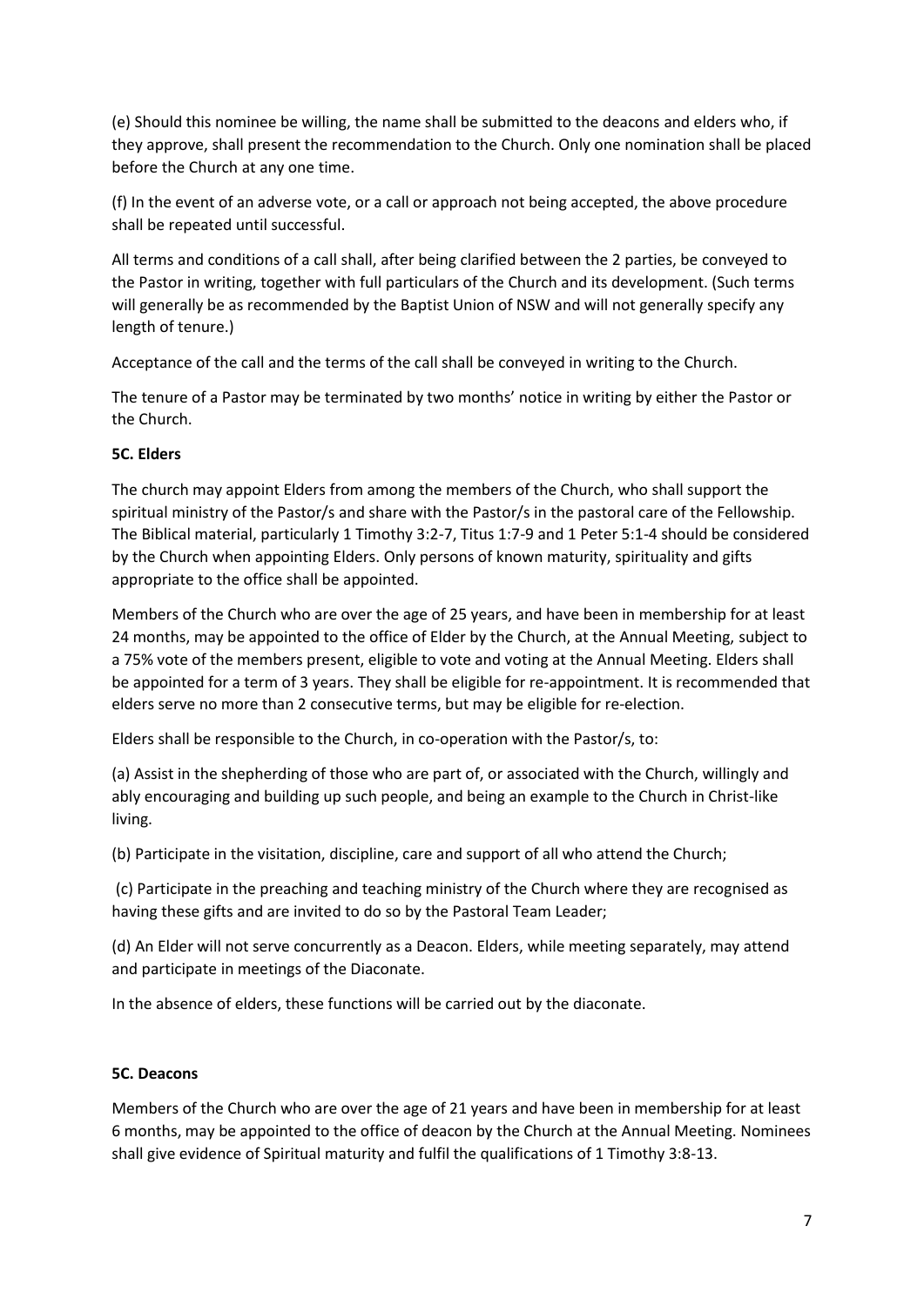The deacons, in addition to the Secretary and Treasurer, and along with the Pastor/s shall be the Church Officers (see 5A above). They are empowered to have oversight of and transact the routine business of the Church, and oversee the ministry and auxiliaries of the Church.

Voting for deacons shall be by written ballot in the following manner:

The names of all nominations shall first be placed before the meeting. Members shall then vote, without order of preference, for every candidate who, in their opinion, is eligible and qualified to serve as a deacon. Nominations who fail to achieve 2/3 of the votes of those eligible and voting shall not be considered eligible for election.

Where the number of nominations deemed eligible by the meeting exceeds the number of positions to be filled, a second ballot shall be held. The nominations who receive the highest number of votes shall be declared elected.

Deacons shall endeavour to attend all appropriate meetings connected with the Church.

The deacons shall meet at least monthly and at other times as required. The Pastoral Team Leader may be the chairman, or a chairman may be appointed from among the deacons. A quorum at a meeting of the Diaconate will be 50% of those eligible to attend.

Deacons elected by the Church shall serve for a term of 2 years. To assist with continuity of leadership, at least half of the deacons shall conclude their term each year, in rotation, and be eligible for re-election. A deacon should be encouraged to serve no more than 3 consecutive terms, but be eligible for re-election.

# **6 OTHER CHURCH APPOINTMENTS**

# **NB: ALL APPOINTMENTS IN THIS SECTION MUST BE MADE WITH REFERENCE TO THE SAFE CHURCH POLICY.**

**6A Secretary** (who shall act as chief executive officer of the church.)

A Secretary shall be elected by the church at the annual meeting for a term of 2 years. The secretary shall, by virtue of office, be a member of the diaconate. The Secretary shall fulfil the same eligibility requirements as a deacon and be elected in the same manner.

The Church Secretary shall ensure that adequate records are kept of all Church, Deacons and Committee meetings, conduct correspondence for the Church and generally deal with the business of the Church.

By means of an annual report and otherwise, the Secretary will ensure an adequate flow of information from the various committees and ministries to the church members.

The Church Secretary will keep an up-to-date Members Roll and Inactive Members Roll of the Church, which will be available for members to scrutinize. Members are encouraged to assist the Secretary in ensuring all details are kept current.

Members who are unsuccessful in nominating to serve as Church Secretary may, if they consent, be included in the ballot for deacons.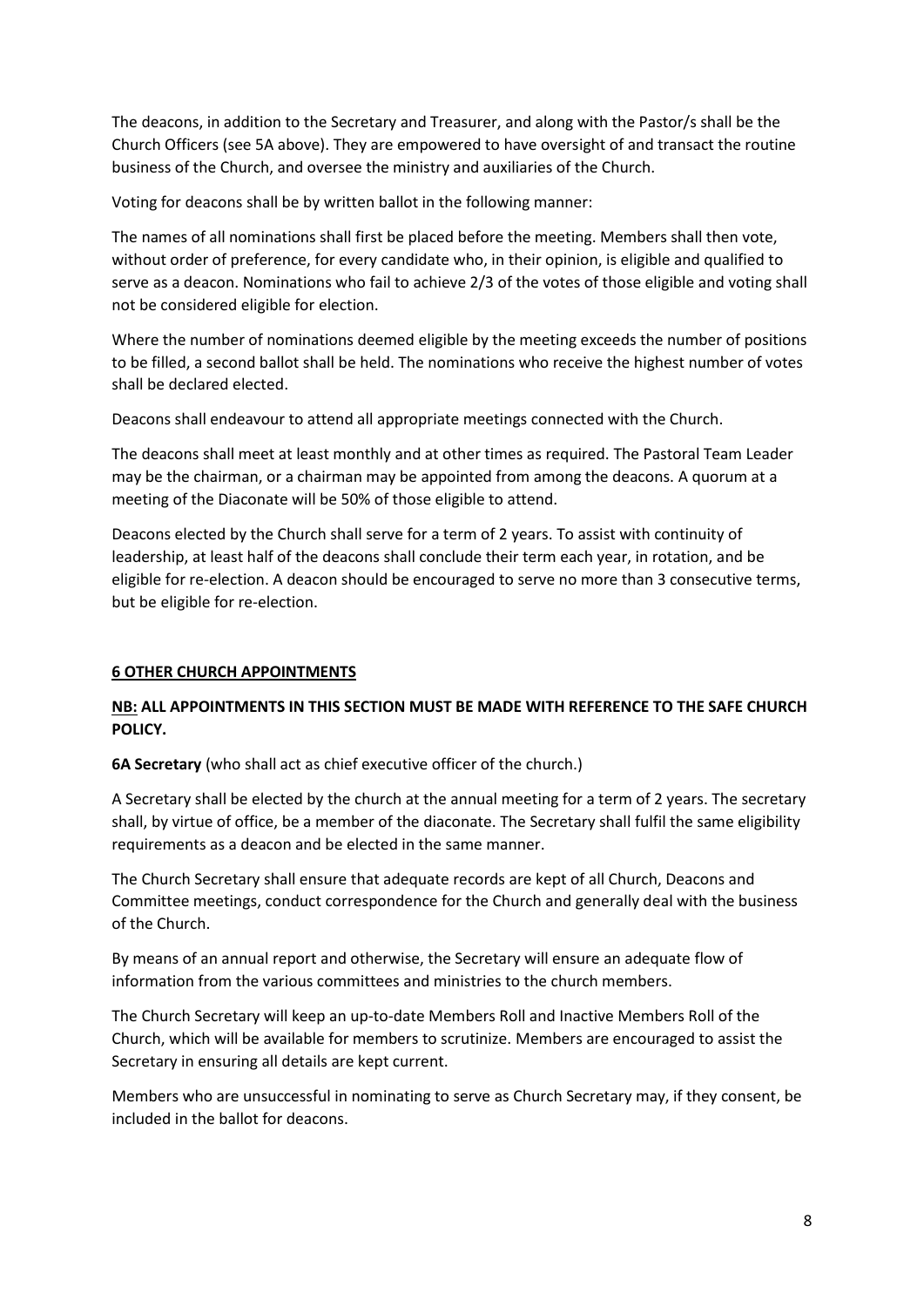#### **6B Treasurer**

A Treasurer shall be elected by the church at the annual meeting and serve for a term of 2 years. The treasurer shall, by virtue of office, be a member of the diaconate. The Treasurer shall fulfil the same eligibility requirements as a deacon and be elected in the same manner.

The Church Treasurer shall receive all monies for the Church and make such payments as may be directed. The Treasurer will keep a record of all financial transactions, keeping the Church informed through regular reporting.

The Church Treasurer shall present a Financial Statement and Balance Sheet to the Annual Meeting, covering income and expenditure for the year under review. Such a statement shall be audited. At all quarterly Church Meetings, the Church Treasurer will present a financial statement covering all the income and expenditure for the previous quarter, and the year to date.

Members who are unsuccessful in nominating to serve as Church Treasurer may, if they consent, be included in the ballot for deacons.

#### **6C Other Elected Roles**

If the Church deems it appropriate, and in order to help the Church function effectively, people may be elected to other leadership roles from time to time.

#### **6D Employees**

The Church members may, on the recommendation of the Diaconate, resolve to employ clerical or other paid staff, in order to function effectively. The Diaconate shall determine the employment details for any such employee/s. All those paid wages, salaries, stipends or other employment related benefits by the Church, are employees of the Church.

#### **6E Nominations**

Nominations for all elected positions shall normally be invited from the members at least one (1) month prior to the Annual Meeting. Nominations shall be in writing, signed by the nominee and the nominator, and handed to the Church Secretary no later than after the conclusion of the last Sunday preceding the Church Meeting.

#### **6F Election of Officeholders to Fill Casual Vacancies:**

ln the event of any elected position holder being unable to fulfil their full term the Church may appoint someone to fulfil the remainder of their term. ln the event of an unexpected vacancy, the Church Leadership Team may appoint an interim until the next Church meeting.

Nominations for casual vacancies during the year shall normally be invited from members at least two weeks prior to the Church Meeting at which the elections will be held. Nominations are to be in writing, signed by the nominee and the nominator, and handed to the Secretary no later than after the conclusion of the last Sunday preceding the Church Meeting.

# **6G Removal of Officeholders:**

Anyone elected to office may be removed from office by 75% majority of the members present at a Church meeting.

# *7. CHURCH MEETINGS and PROCEDURES:*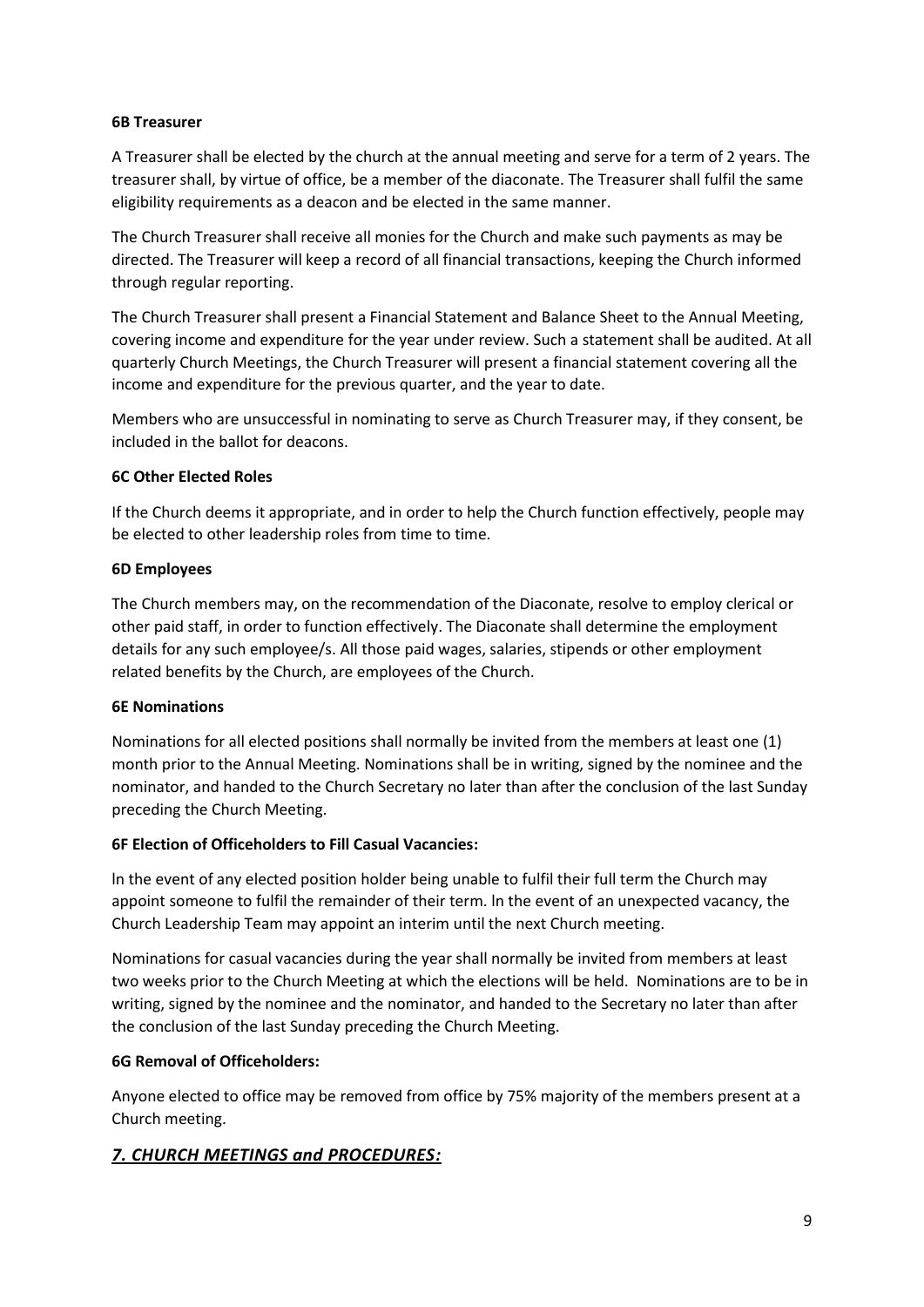#### **7A. Meetings:**

Church meetings shall normally be held quarterly.

Additional Church meetings may be convened by the Pastor/s or Elders, or upon a requisition signed by 10% of the members or a majority of the deacons*.* A meeting may be called for a special purpose and only consider matters of which written notice has been given.

Normally, notice of all Church Meetings shall be given at services on at least the two Sundays prior to the meeting.

An Annual Meeting shall be called each year to receive reports and conduct elections as herein prescribed, such meeting to be within two months (normally August) of the end of the Church Financial Year.

ln the absence of a Pastoral Team Leader, one of the leadership team shall be appointed to preside. Alternatively, for special reasons, in consultation with Ministry Support and Development of the Baptist Association of NSW & ACT, an outside chairperson may be appointed. Such a chairman shall be a member in good standing in a Church affiliated with the Baptist Association.

The Church Meeting shall be a meeting of those persons on the Members Roll.

The quorum at any Church Meeting shall be one-quarter of the members, (not including those members who are absent from the area, hospitalized or on the lnactive Members Roll). ln the event of the Annual Meeting having to be recalled by lack of a quorum, then, the quorum at such recalled annual meeting shall be one-sixth of the membership.

Non-Church members may be invited to be present at and to take part in the whole of, or any part of a Church Meeting, without the right to vote.

#### **7B. Procedure:**

All matters affecting the management and general interests of the Church shall normally be submitted to the Deacons before presentation to the Church.

Where any vote is required it shall be by voice or show of hands, and each Church member present may exercise only one vote. In the case where Church Officers are being elected, the vote shall be by ballot. Members under the age of 18 are ineligible to vote on any matter**.**

Any person who has a financial or other pecuniary interest in a matter which the Church wishes to discuss, shall retire from the meeting during such portion of the discussion as the majority of the members present shall determine.

# *8. CONFIDENTIALITY:*

lf a matter is declared confidential it will be treated as confidential by all who attend a Church Meeting, until such time as the matters discussed have been made public by a person authorised by the Church, or the diaconate, to do so.

# *9. CHURCH ORGANISATIONS:*

The Pastoral Team Leader has the discretion to preside at all meetings of the Church and Church organisations.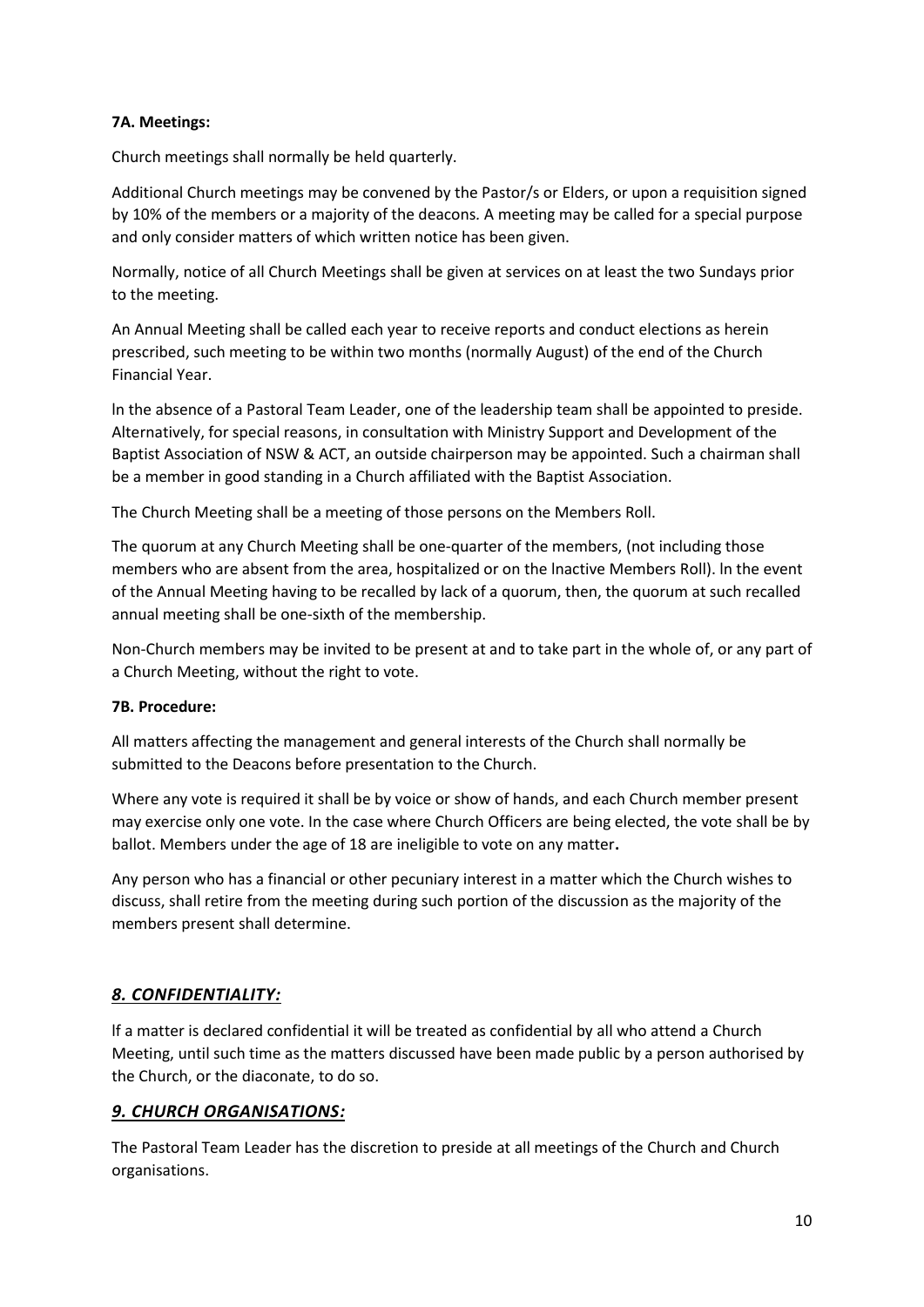All ministries associated with the Church shall submit an annual report, including a brief financial statement, to be presented at the Annual General Meeting.

For Church ministries where the positions are normally elected at a Church meeting, nominations are to come from the respective ministry or other members of the Church. Each position will be for a period of 3 years and will be eligible for reaffirmation for a further 3 years. After serving for 2 consecutive terms, office-bearers will be encouraged to take a sabbatical year before resuming that ministry.

For Church ministries where the positions are not normally elected by the Church, appointments will be made by the Pastor(s) elder(s) and deacons and reviewed annually.

The Church shall adhere to current Safe Church practices and endeavour to remain abreast of the current legislation affecting Safe Church policy.

Where a ministry involves children and young people, each worker must comply with Working with Children legislation and Church policy. It is the responsibility of the ministry leader, with the Leader of the Pastoral Team to ensure all required paperwork is completed and checks done where necessary.

ALL ministry leaders are responsible to observe Workplace Health and Safety practices.

# *10. GENERAL:*

#### **10A. Property:**

The use of church property and equipment may be granted only to Church members, adherents or approved applicants, subject to conditions determined by the Church Leadership team.

#### **10B. lnsurance:**

lnsurance policies, as recommended by the Baptist Association of NSW & ACT, will be held by the Church. Property and Property Contents related policies will have "insured values" which fairly approximate the replacement value of the property and contents insured.

#### **10C. The Ministry:**

The ministry of the Church shall be supported and expenses met by voluntary contributions, or any other method approved by members. Any financial transaction shall be signed on behalf of the Church by two authorised members, one of whom would normally be the Church Treasurer.

#### **10D. Auditor:**

An auditor shall be appointed by the Deacons and shall audit the financial records of the Church for presentation at the Annual Meeting.

#### **10E. Other:**

ln order to satisfy the requirements of the lncorporation Act and the Property Trust Act, only persons who have been baptised as believers by immersion can:

- be called as a Pastor
- be a delegate to Assembly